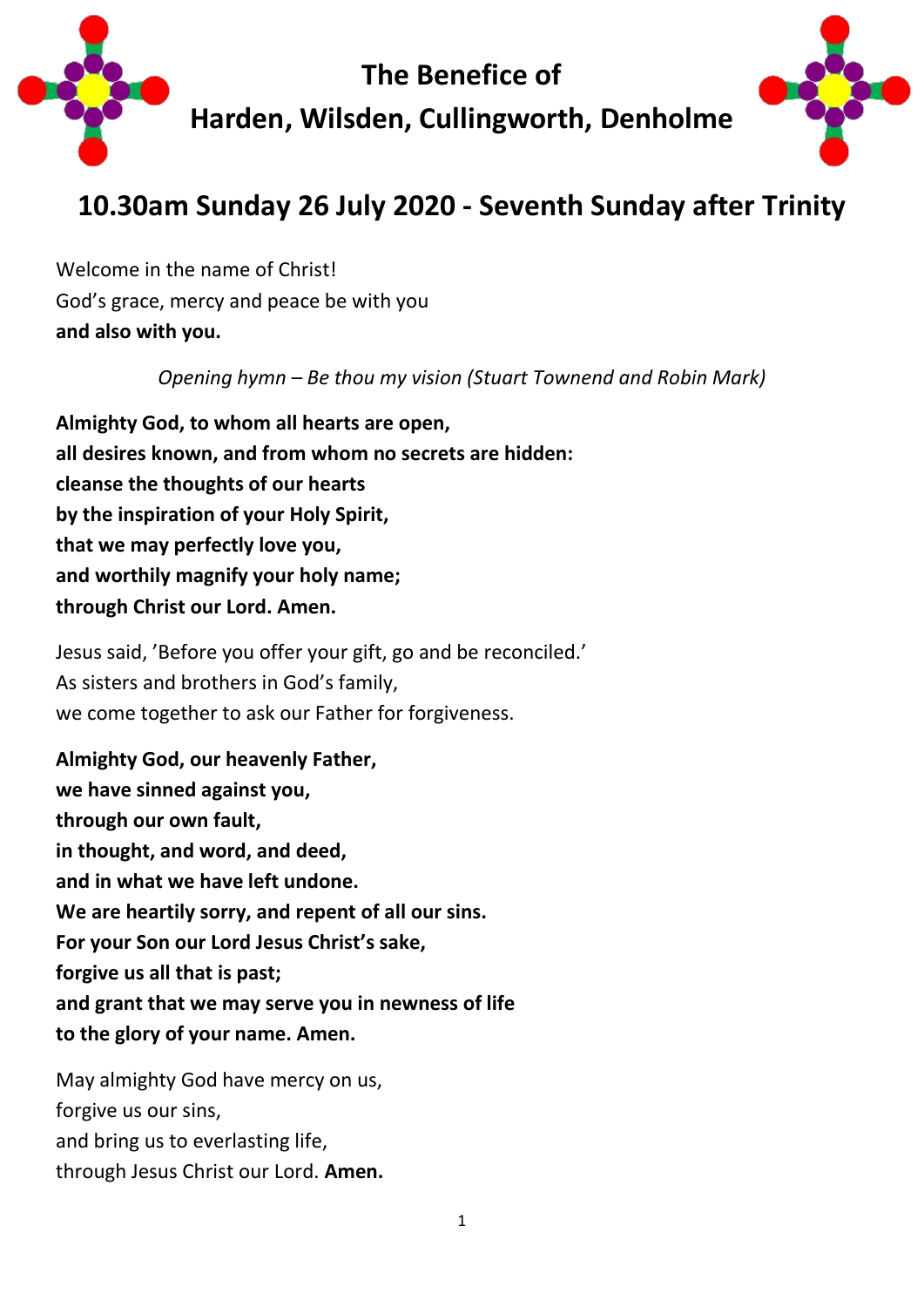We worship with Christians near and far, living and departed, old and young. God's word is for all of us.

## **May it be a lamp to our feet and a light to our path.**

Lord speak to us, **that we may hear your word.** Move among us, **that we may behold your glory.** Receive our prayers, **that we may learn to trust you.**

*The Collect for the day* Generous God, you give us gifts and make them grow: though our faith is small as a mustard seed, make it grow to your glory and the flourishing of your kingdom; through Jesus Christ our Lord. Amen.

### **Pamela** *will read our First Reading: Romans 8:26-end*

In the same way, the Spirit helps us in our weakness. We do not know what we ought to pray for, but the Spirit himself intercedes for us through wordless groans. And he who searches our hearts knows the mind of the Spirit, because the Spirit intercedes for God's people in accordance with the will of God.

And we know that in all things God works for the good of those who love him, who have been called according to his purpose. For those God foreknew he also predestined to be conformed to the image of his Son, that he might be the firstborn among many brothers and sisters. And those he predestined, he also called; those he called, he also justified; those he justified, he also glorified.

What, then, shall we say in response to these things? If God is for us, who can be against us? He who did not spare his own Son, but gave him up for us all—how will he not also, along with him, graciously give us all things? Who will bring any charge against those whom God has chosen? It is God who justifies. Who then is the one who condemns? No one. Christ Jesus who died—more than that, who was raised to life—is at the right hand of God and is also interceding for us. Who shall separate us from the love of Christ? Shall trouble or hardship or persecution or famine or nakedness or danger or sword? As it is written:

"For your sake we face death all day long; we are considered as sheep to be slaughtered."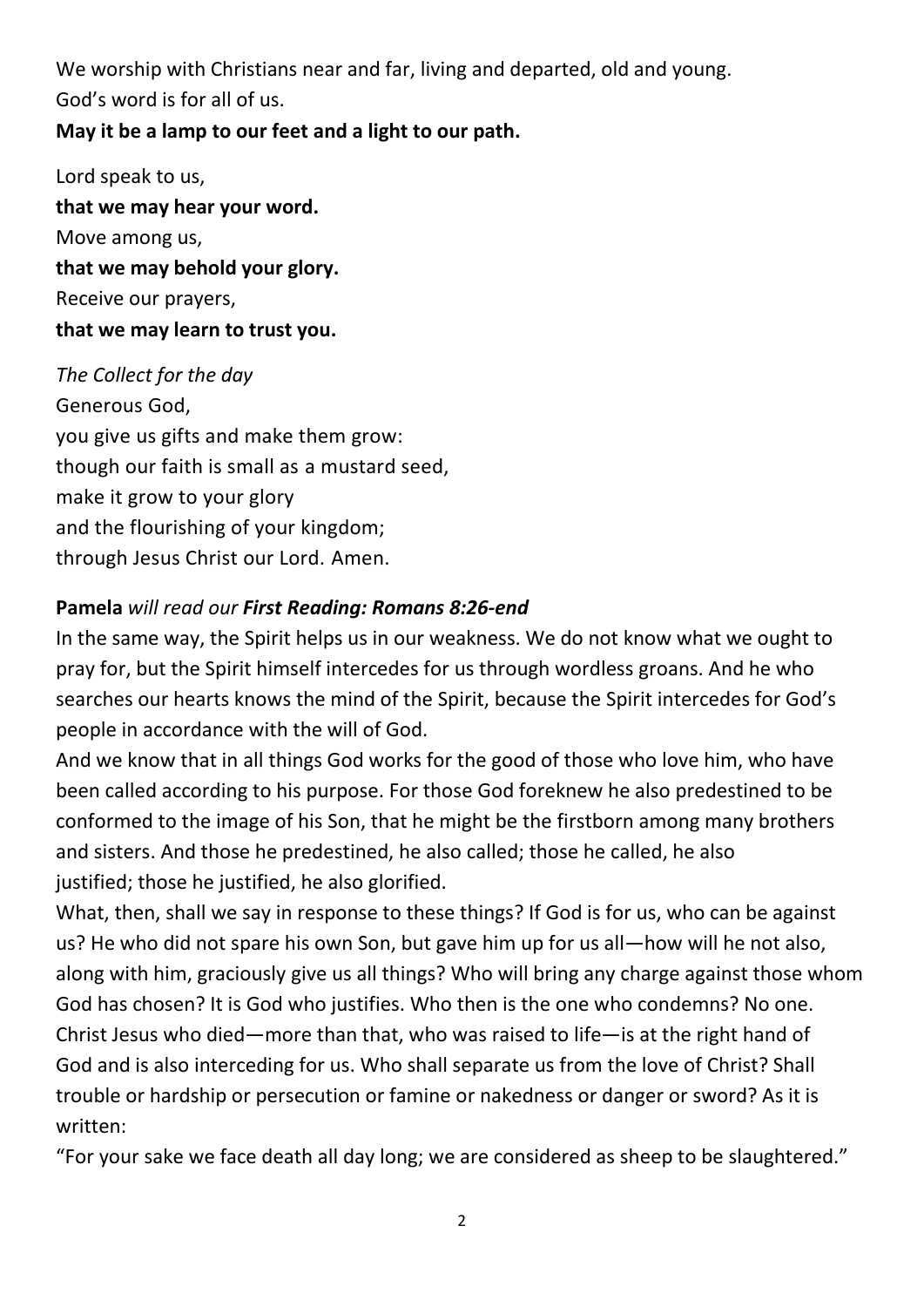No, in all these things we are more than conquerors through him who loved us. For I am convinced that neither death nor life, neither angels nor demons, neither the present nor the future, nor any powers, neither height nor depth, nor anything else in all creation, will be able to separate us from the love of God that is in Christ Jesus our Lord.

This is the word of the Lord. **Thanks be to God.**

*Short silence for reflection* **Mavis** *will read our Gospel Reading: Matthew 13:31-33, 44-52*

Hear the Gospel of our Lord Jesus Christ according to Matthew. **Glory to you, O Lord.**

Jesus told them another parable: "The kingdom of heaven is like a mustard seed, which a man took and planted in his field. Though it is the smallest of all seeds, yet when it grows, it is the largest of garden plants and becomes a tree, so that the birds come and perch in its branches."

He told them still another parable: "The kingdom of heaven is like yeast that a woman took and mixed into about sixty pounds of flour until it worked all through the dough." "The kingdom of heaven is like treasure hidden in a field. When a man found it, he hid it

again, and then in his joy went and sold all he had and bought that field.

"Again, the kingdom of heaven is like a merchant looking for fine pearls. When he found one of great value, he went away and sold everything he had and bought it.

"Once again, the kingdom of heaven is like a net that was let down into the lake and caught all kinds of fish. When it was full, the fishermen pulled it up on the shore. Then they sat down and collected the good fish in baskets, but threw the bad away. This is how it will be at the end of the age. The angels will come and separate the wicked from the righteous and throw them into the blazing furnace, where there will be weeping and gnashing of teeth. "Have you understood all these things?" Jesus asked.

"Yes," they replied.

He said to them, "Therefore every teacher of the law who has become a disciple in the kingdom of heaven is like the owner of a house who brings out of his storeroom new treasures as well as old."

This is the Gospel of the Lord. **Praise to you, O Christ.**

*Ian leads us in our reflection*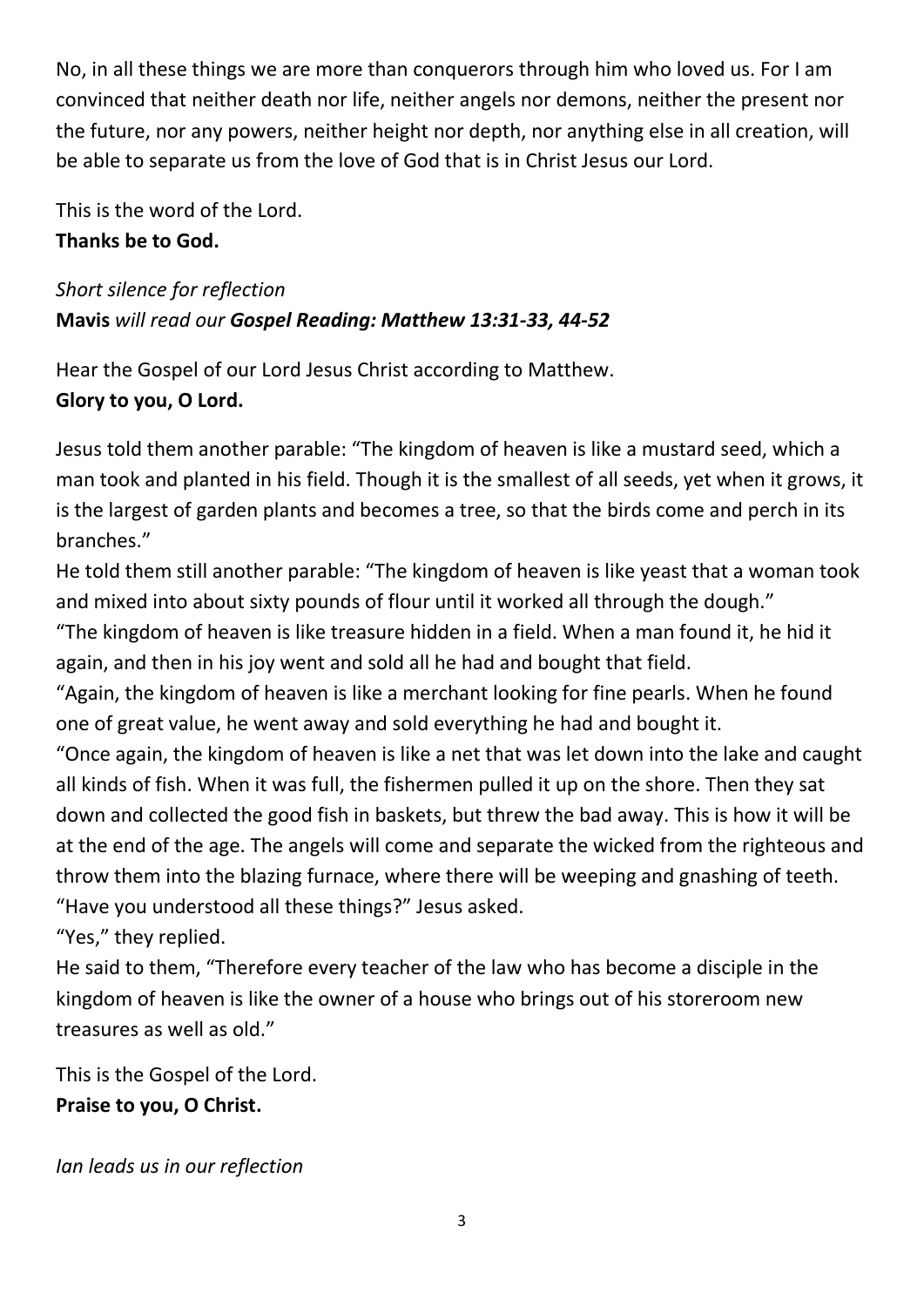We say the Apostles' Creed:- **I believe in God, the Father almighty, creator of heaven and earth. I believe in Jesus Christ, his only Son, our Lord, who was conceived by the Holy Spirit, born of the Virgin Mary, suffered under Pontius Pilate, was crucified, died, and was buried; he descended to the dead. On the third day he rose again; he ascended into heaven, he is seated at the right hand of the Father; and he will come to judge the living and the dead. I believe in the Holy Spirit, the holy catholic Church, the communion of saints, the forgiveness of sins, the resurrection of the body, and the life everlasting. Amen.**

*Second Hymn – What a friend we have in Jesus (Paul Baloche Amazing Grace:Timeless Hymns of Faith)*

### **Judith** *leads us in our prayers*

We join now in prayer as the people of God.

Gracious God, you have created us, you have set us free and loved us into life. You have spoken your word and shown us your way. Trusting that you hold this world in your loving care, we bring to you our prayers for this day.

We thank you for the beauty and diversity of the created world we inhabit. We ask for wisdom to tend it carefully, respecting and sharing resources.

Lord of all creation: **teach us your ways**

We pray for your world in need, where poverty, conflict, political chaos, and destruction of the earth are overwhelming: we pray for those fleeing from conflict, refugees without a permanent home, the homeless and the hungry.

Lord of all creation: **teach us your ways**

We pray for the leaders of all nations and for all in positions of power and responsibility, we pray for God's guidance and strength in all that they do. May they act wisely and compassionately.

Lord of all creation: **teach us your ways**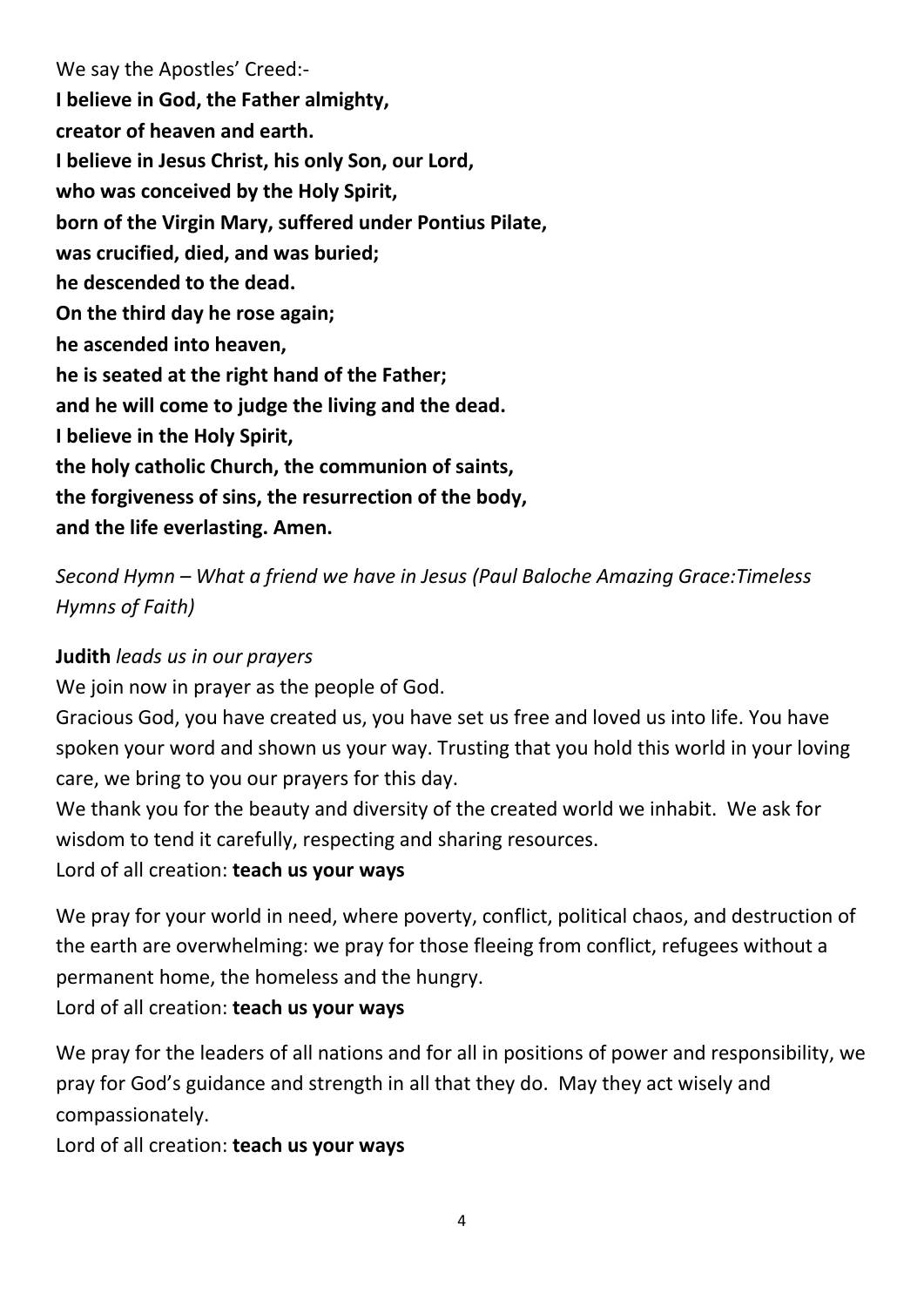We pray for the Church throughout the world, the leaders of the Church and all who minister within it. As our churches in the Benefice make plans to open again, we ask you be with anyone who is feeling unsure and uncertain. Help them if there is a need to make a decision they are finding difficult.

Lord of all creation: **teach us your ways**

Father we thank you for the advances in medical knowledge, the research that is going on to find a vaccine, and the renewed hope that advances have been made. We give thanks for health care workers in hospitals and in care homes, and pray for anyone who is anxious because of illness or health problems, either their own, or of others dear to them. Give them comfort and strength.

# Lord of all creation: **teach us your ways**

We place into your loving keeping all those who have died, may they live in the peace and joy of heaven. And we think today of those who are suffering because of bereavement, and anyone who is remembering a painful anniversary.

## Lord of all creation: **teach us your ways**

Lord Jesus, you took so much care to describe your kingdom in ways everyone could understand, including us. Help us to live as your people, and guard us from all the distractions that keep us from sharing the knowledge of your kingdom with others. May the spirit work through us to grow the kingdom on earth, until the day we dwell with you in your eternal home.

Merciful Father,

# **Accept these prayers for the sake of your Son, our Saviour Jesus Christ. Amen**

Let love be genuine. Never pay back evil for evil. As far as it lies with you, live at peace with everyone. The peace of the Lord be always with you. **And also with you.**

The Lord be with you **and also with you.** Lift up your hearts. **We lift them to the Lord.** Let us give thanks to the Lord our God. **It is right to give thanks and praise.**

It is indeed right, it is our duty and our joy, at all times and in all places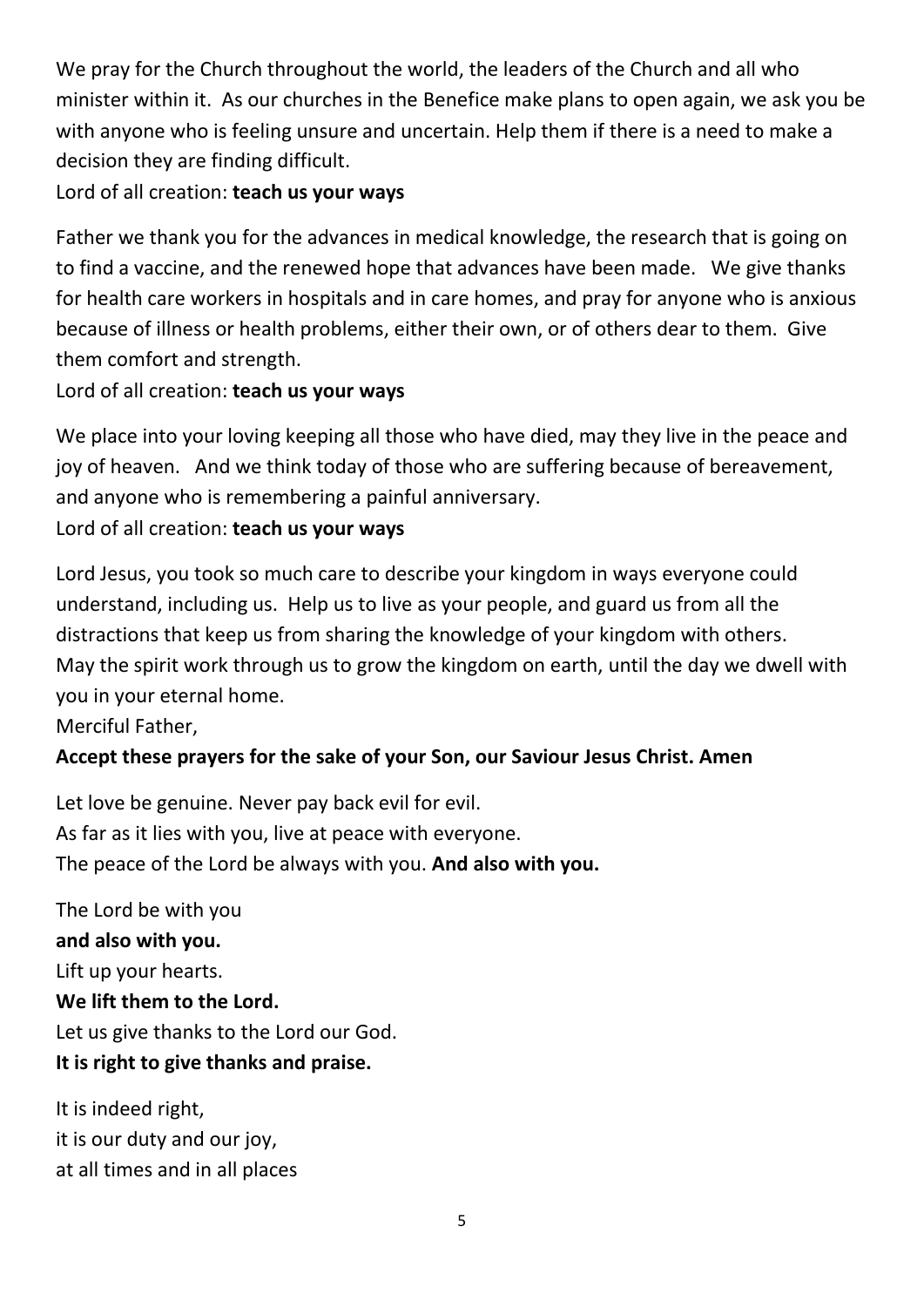to give you thanks and praise, holy Father, heavenly King, almighty and eternal God, through Jesus Christ your Son our Lord. And now we give you thanks that you have shown the greatness of your love for us by sending him to share our human nature and accomplish our forgiveness. He embraces us in our weakness, he suffers with the sick and the rejected, and brings your healing to the world, he rescues us from every evil. Therefore with angels and archangels,

and with all the company of heaven,

we proclaim your great and glorious name,

for ever praising you and saying:

**Holy, holy, holy Lord,**

**God of power and might,**

**heaven and earth are full of your glory.**

**Hosanna in the highest.**

**Blessed is he who comes in the name of the Lord.**

### **Hosanna in the highest.**

Accept our praises, heavenly Father, through your Son our Saviour Jesus Christ, and as we follow his example and obey his command, grant that by the power of your Holy Spirit these gifts of bread and wine may be to us his body and his blood; who, in the night that he was betrayed, took bread and gave you thanks; he broke it and gave it to his disciples, saying: Take, eat; this is my body which is given for you; do this in remembrance of me.

**To you be glory and praise for ever.**

In the same way, after supper he took the cup and gave you thanks;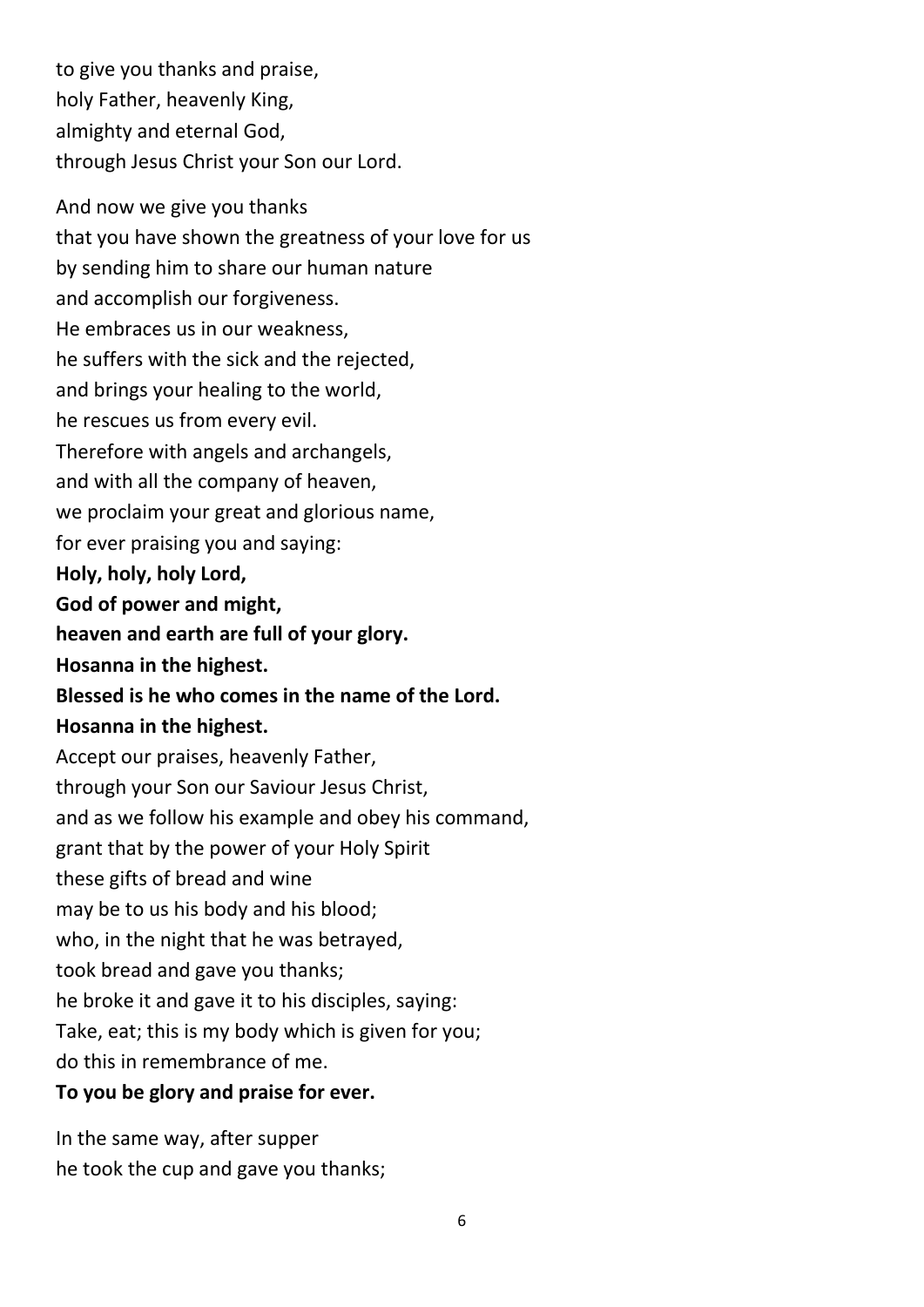he gave it to them, saying: Drink this, all of you; this is my blood of the new covenant, which is shed for you and for many for the forgiveness of sins. Do this as often as you drink it, in remembrance of me. **To you be glory and praise for ever.**

Therefore, heavenly Father, we remember his offering of himself made once for all upon the cross; we proclaim his mighty resurrection and glorious ascension; we look for the coming of your kingdom, and with this bread and this cup we make the memorial of Christ your Son our Lord.

### Great is the mystery of faith: **Christ has died**: **Christ is risen: Christ will come again.**

Accept through him our great high priest, this our sacrifice of thanks and praise, and as we share in these holy gifts in the presence of your divine majesty, renew us by your Spirit, inspire us with you love and unite us in the body of your Son, Jesus Christ our Lord.

### **To you be glory and praise for ever.**

Through him, and with him, and in him, in the unity of the Holy Spirit, with all who stand before you in earth and heaven, we worship you, Father almighty, in songs of everlasting praise: **Blessing and honour and glory and power be yours for ever and ever. Amen.**

*We join together in the Lord's Prayer*